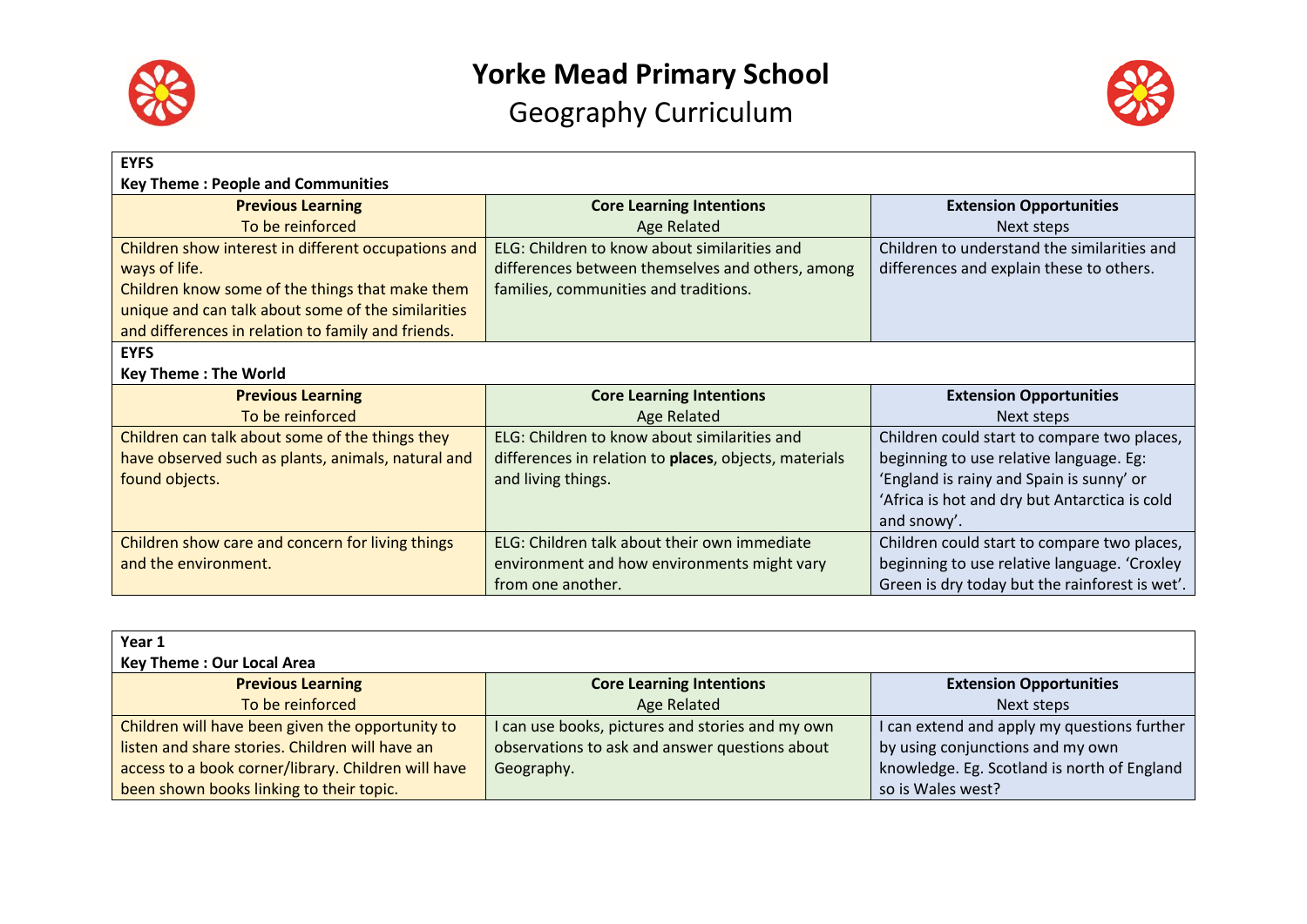



| Children talk about their own immediate<br>environment and how environments might vary<br>from one another.                | I can show what I know about the local area.                                                                    | I can apply knowledge and write sentences<br>about what I know about the local area<br>using examples from observations.                                                                        |
|----------------------------------------------------------------------------------------------------------------------------|-----------------------------------------------------------------------------------------------------------------|-------------------------------------------------------------------------------------------------------------------------------------------------------------------------------------------------|
| Children may have used this language verbally<br>when looking at maps through topics e.g. pirates                          | I can follow and use directions (E.g.: up, down,<br>left/right, forwards/backwards)                             | Use directional language to get to a<br>destination. Children could use an aerial<br>view map.                                                                                                  |
| Maps will have been used through topics, children<br>mainly focus on their own area so would have seen<br>maps of Croxley. | I can use a simple picture map to move around the<br>school. I can recognise that the map is about a place.     | To begin to use more complex maps, which<br>has signs and symbols on. Children can<br>compare a variety of real maps of the same<br>place - what similarities and differences can<br>they find? |
| Children talk about their own immediate<br>environment and how environments might vary<br>from one another.                | I can tell you what I think about the local<br>environment and understand how people affect the<br>environment. | I can present, using geographical vocabulary<br>(rural, building, bungalow, church, house),<br>ideas about the local environment.                                                               |
| Enjoys pictures and stories about themselves, their<br>families and other people.                                          | I can carry out simple tasks and find information<br>using resources that are given to me.                      | Begin to independently identify what<br>resource helps find answers, e.g. trying to<br>look for the size of a country $-$ on a globe/in<br>an atlas.                                            |
| Children talk about their own immediate<br>environment and how environments might vary<br>from one another.                | I can draw simple features that I observe in a familiar<br>environment. E.g. houses, roads, signs.              | Add detail to these features and label them.<br>Could children draw these in proportion?                                                                                                        |
| Verbally this would have been done/as a whole<br>class discussion.                                                         | I can use relative<br>vocabulary (e.g. bigger/smaller, like/dislike)                                            | To extend this vocabulary further (e.g. next<br>to, far from, near, under, north, south, east,<br>west).                                                                                        |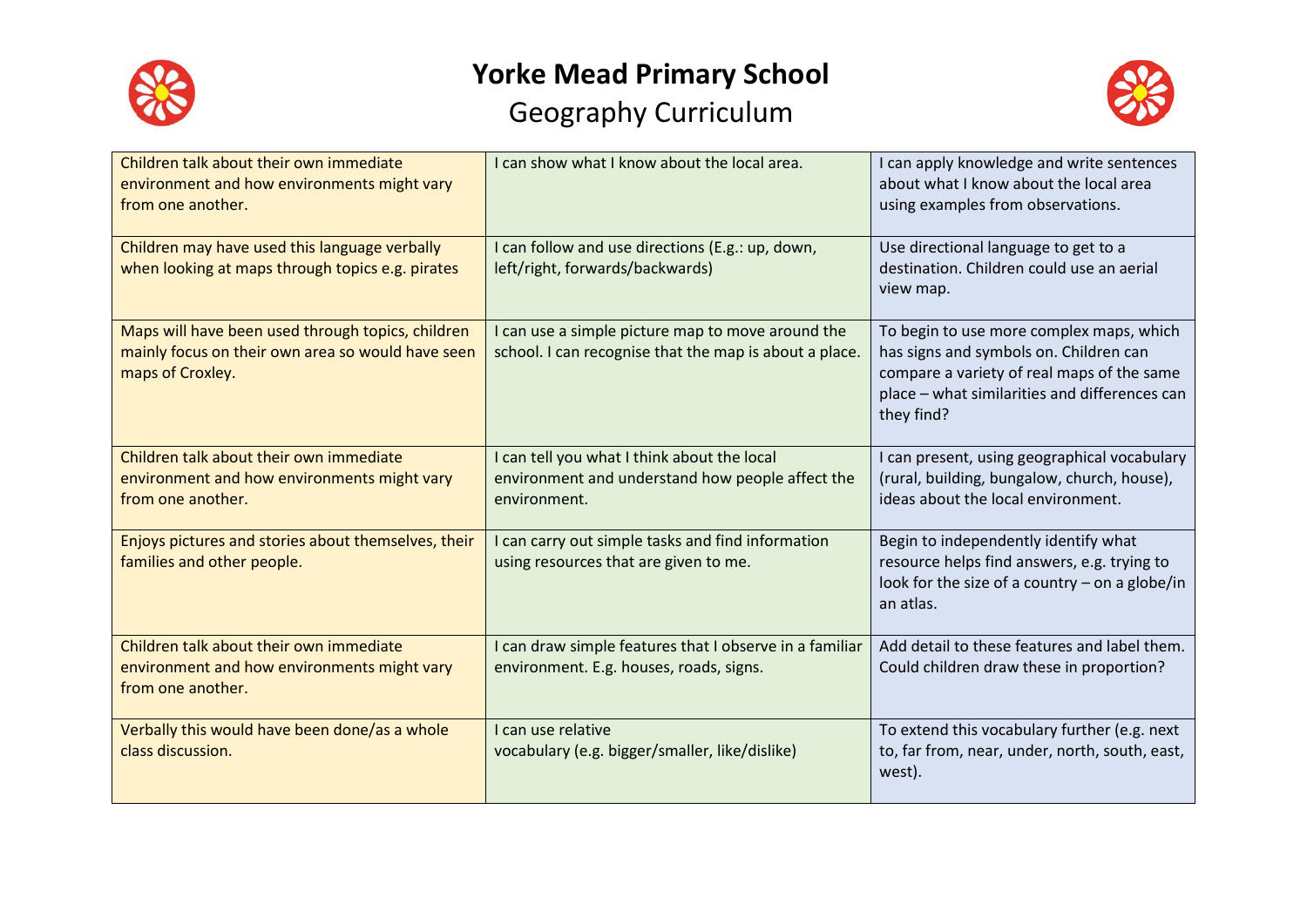

# **Yorke Mead Primary School**

Geography Curriculum



| Year 1                                            |                                                         |                                                |
|---------------------------------------------------|---------------------------------------------------------|------------------------------------------------|
| <b>Key Theme: The British Isles</b>               |                                                         |                                                |
| <b>Previous Learning</b>                          | <b>Core Learning Intentions</b>                         | <b>Extension Opportunities</b>                 |
| To be reinforced                                  | Age Related                                             | Next steps                                     |
| Maps will have been used through topics, children | I can name, locate and identify the four countries of   | To begin to recognise other cities within the  |
| mainly focus on their own area so would have seen | the United Kingdom, the capital cities and              | UK and understand the terms 'town' and         |
| maps of Croxley.                                  | surrounding seas.                                       | 'village'. Could children describe differences |
|                                                   |                                                         | between these terms using photos?              |
| Vocabulary taught in Early Years (town, village,  | I can use geographical vocabulary such as cliff, coast, | To write these words coherently in             |
| road, path, house, flat, temple busy, quiet,      | ocean and river to name physical features.              | sentences. To describe these words based       |
| pollution)                                        |                                                         | on the physical features.                      |
| Vocabulary taught in Early Years (town, village,  | I can use geographical vocabulary such as city, town    | To write these words coherently in             |
| road, path, house, flat, temple, busy, quiet,     | and village to name human features.                     | sentences. To describe these words based       |
| pollution)                                        |                                                         | on the human features.                         |
| Comments and ask questions about familiar         | I can learn names of some places within/around the      | To develop names further by being able to      |
| aspects of the world.                             | UK. E.g. home town, capital cities and countries.       | locate them on simple maps.                    |
| Maps will have been used through topics, children | I can use world picture maps, photographs, atlases      | To begin to compare the resource being         |
| mainly focus on their own area so would have seen | and globes.                                             | given.                                         |
| maps of Croxley.                                  |                                                         |                                                |

| Year 1<br><b>Key Theme: India</b>                                                                                                                                                                                                                             |                                                                                                                                                                                       |                                                                                                                                                                     |
|---------------------------------------------------------------------------------------------------------------------------------------------------------------------------------------------------------------------------------------------------------------|---------------------------------------------------------------------------------------------------------------------------------------------------------------------------------------|---------------------------------------------------------------------------------------------------------------------------------------------------------------------|
| <b>Previous Learning</b>                                                                                                                                                                                                                                      | <b>Core Learning Intentions</b>                                                                                                                                                       | <b>Extension Opportunities</b>                                                                                                                                      |
| To be reinforced                                                                                                                                                                                                                                              | Age Related                                                                                                                                                                           | Next steps                                                                                                                                                          |
| ELG: Children to know about similarities and<br>differences between themselves and others,<br>among families, communities and traditions.<br>ELG: Children talk about their own immediate<br>environment and how environments might vary<br>from one another. | I can share similarities and differences between a<br>small area of the UK (Croxley Green/Watford) and a<br>small area of a contrasting non-European country<br>(Chembakolli, India). | Children can analyse, compare and contrast<br>the similarities and differences through<br>sentences. Children can apply knowledge to<br>their life to one in India. |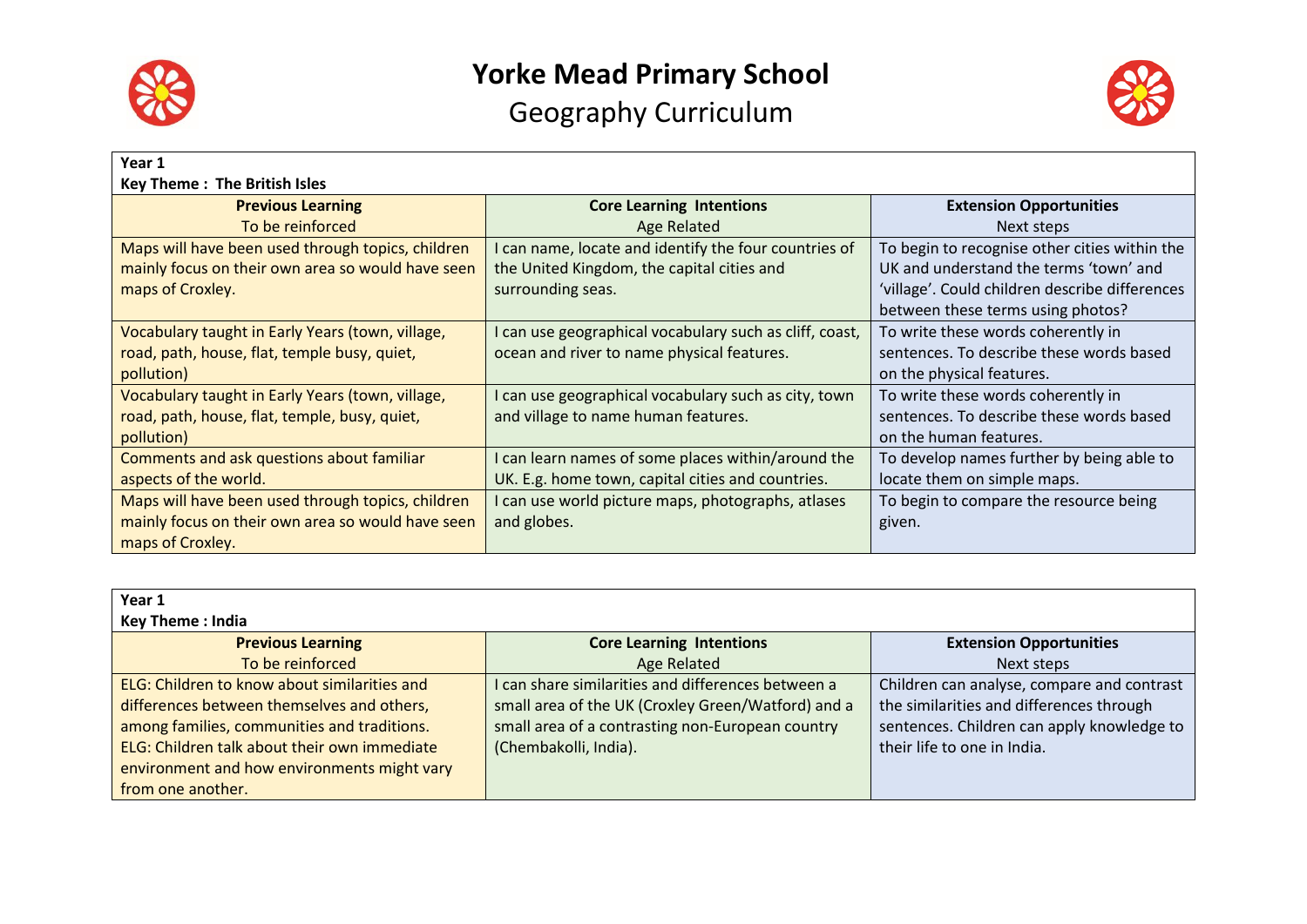



| Children would have had access to a globe and an<br>atlas.                                                                 | I can learn the names of cities and oceans<br>surrounding India.  | Children can describe the seas and oceans<br>with factual information (size, other<br>countries it surrounds, depth) |
|----------------------------------------------------------------------------------------------------------------------------|-------------------------------------------------------------------|----------------------------------------------------------------------------------------------------------------------|
| Maps will have been used through topics, children<br>mainly focus on their own area so would have seen<br>maps of Croxley. | I can use world picture maps, photographs, atlases<br>and globes. | To begin to compare the resource being<br>given.                                                                     |

| Year 1                                             |                                                    |                                             |
|----------------------------------------------------|----------------------------------------------------|---------------------------------------------|
| <b>Key Theme: Weather</b>                          |                                                    |                                             |
| <b>Previous Learning</b>                           | <b>Core Learning Intentions</b>                    | <b>Extension Opportunities</b>              |
| To be reinforced                                   | <b>Age Related</b>                                 | Next steps                                  |
| ELG: To make observations of animals and plants    | Use basic geographical vocabulary to refer to      | To apply this vocabulary to all pieces of   |
| and explain why things may occur, and talk about v | seasons and weather (cold, hot, clouds, stormy,    | work, extending their language through full |
| changes. (Weather may have come into these         | thunder, drizzle, snow, ice, sleet).               | sentences. Children can compare the         |
| conversations). If not, daily conversations about  |                                                    | language written and verbally (e.g.         |
| weather take place in the classrooms.              |                                                    | difference between sleet and snow).         |
|                                                    |                                                    |                                             |
| See above.                                         | To understand weather patterns in the UK (children | Children could be given a chance to         |
| ELG: Children select and use technology for        | could be given the opportunity to look at the      | compare different areas of the UK. E.g.     |
| particular purposes.                               | weather forecast for different areas - ICT link?)  | Weather patterns in the north vs. weather   |
|                                                    |                                                    | patterns in the south.                      |
|                                                    |                                                    |                                             |
| See above.                                         | Understand weather symbols.                        | Children could create their own symbols     |
|                                                    |                                                    | and explain why this symbol reflects the    |
|                                                    |                                                    | weather.                                    |
|                                                    |                                                    |                                             |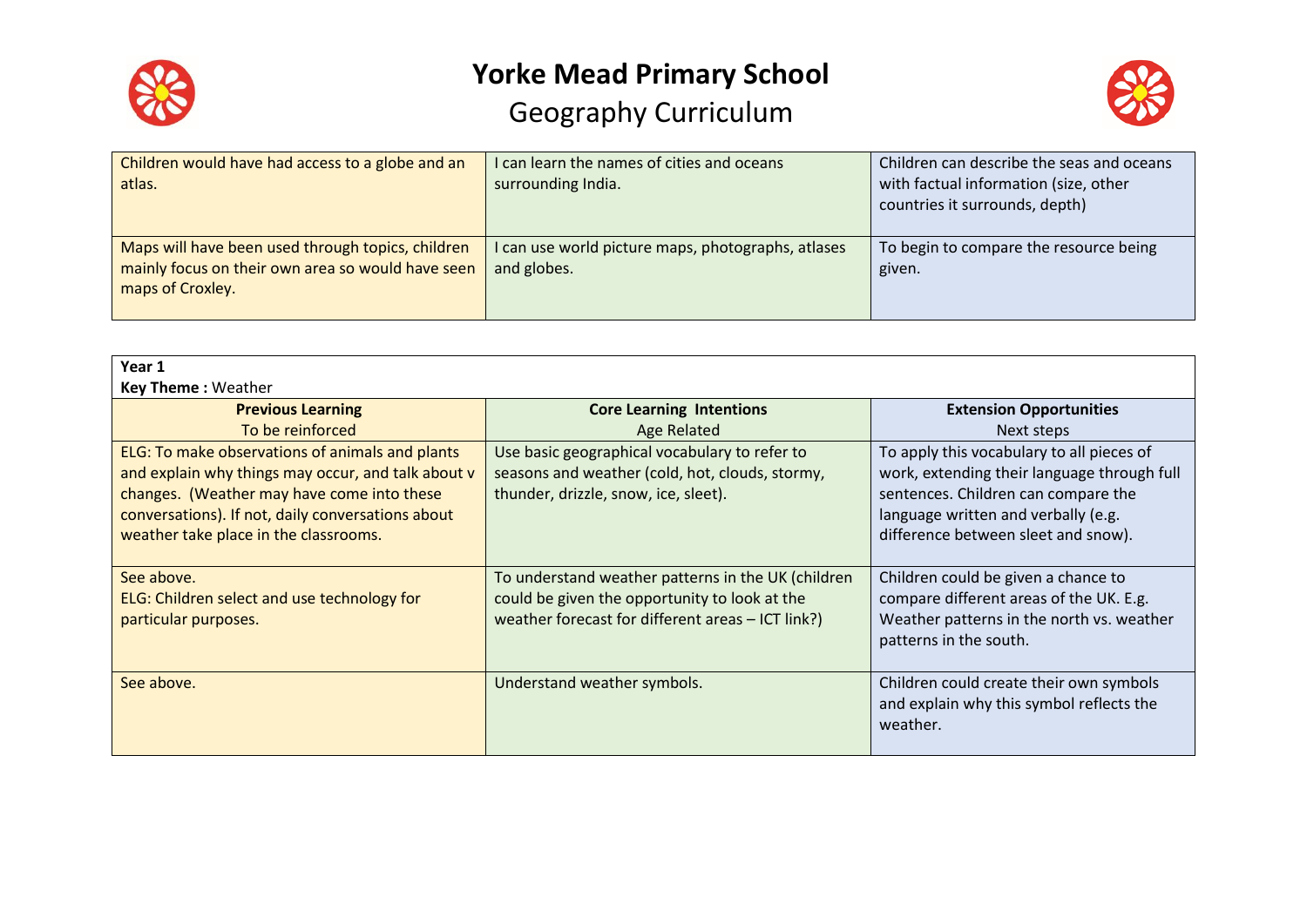

## **Yorke Mead Primary School**

Geography Curriculum



| Year <sub>2</sub>                                                                                                        |                                                                                                                                                                                                                                        |                                                                                                                                                                               |
|--------------------------------------------------------------------------------------------------------------------------|----------------------------------------------------------------------------------------------------------------------------------------------------------------------------------------------------------------------------------------|-------------------------------------------------------------------------------------------------------------------------------------------------------------------------------|
| Key Theme: Map Skills (oceans, seas and seaside locations) and (school grounds)                                          |                                                                                                                                                                                                                                        |                                                                                                                                                                               |
| <b>Previous Learning</b>                                                                                                 | <b>Core Learning Intentions</b>                                                                                                                                                                                                        | <b>Extension Opportunities</b>                                                                                                                                                |
| To be reinforced                                                                                                         | <b>Age Related</b>                                                                                                                                                                                                                     | Next steps                                                                                                                                                                    |
| I can show what I know about the local area.                                                                             | I can remember what I know about the British Isles<br>from Year 1 and extend my thinking further by<br>adding other known seaside cities such as Brighton,<br>Bournemouth and Whitby.                                                  | can apply knowledge from Year 1 and<br>lessons in Year 2 onto a blank map.                                                                                                    |
| I can follow and use directions (Up, down,<br>left/right, forwards/backwards)                                            | I can follow directions of N S E W.<br>I can follow a route on a map.<br>I can use a plan view. Could be of the school?                                                                                                                | I can begin to use Cardinal directions NE<br>NW SE SW.                                                                                                                        |
| I can use a simple picture map to move around the<br>school. I can recognise that it is about a place.                   | I can draw a map of a real or imaginary place. (e.g.<br>add detail to a sketch map from aerial photograph)<br>I can use an infant atlas to locate places.                                                                              | I can add detail to my map beginning to use<br>signs and symbols ground on aerial maps.                                                                                       |
| I can name, locate and identify the four countries<br>of the United Kingdom, the capital cities and<br>surrounding seas. | I can begin to understand the need for a key.<br>I can locate and name major features on UK map,<br>e.g. London, River Thames, home location, seas.<br>Find land/sea on globe.<br>I can use class agreed symbols to make a simple key. | I can begin to use my own key on maps<br>drawn.<br>To begin to understand the connections<br>between rivers and seas.<br>To use these symbols accurately and<br>consistently. |
| I can use a simple picture map to move around the<br>school. I can recognise that it is about a place.                   | I can use teacher drawn base maps.<br>Use large scale OS maps and an infant atlas                                                                                                                                                      | I can begin to use features of maps and add<br>details to existing maps.                                                                                                      |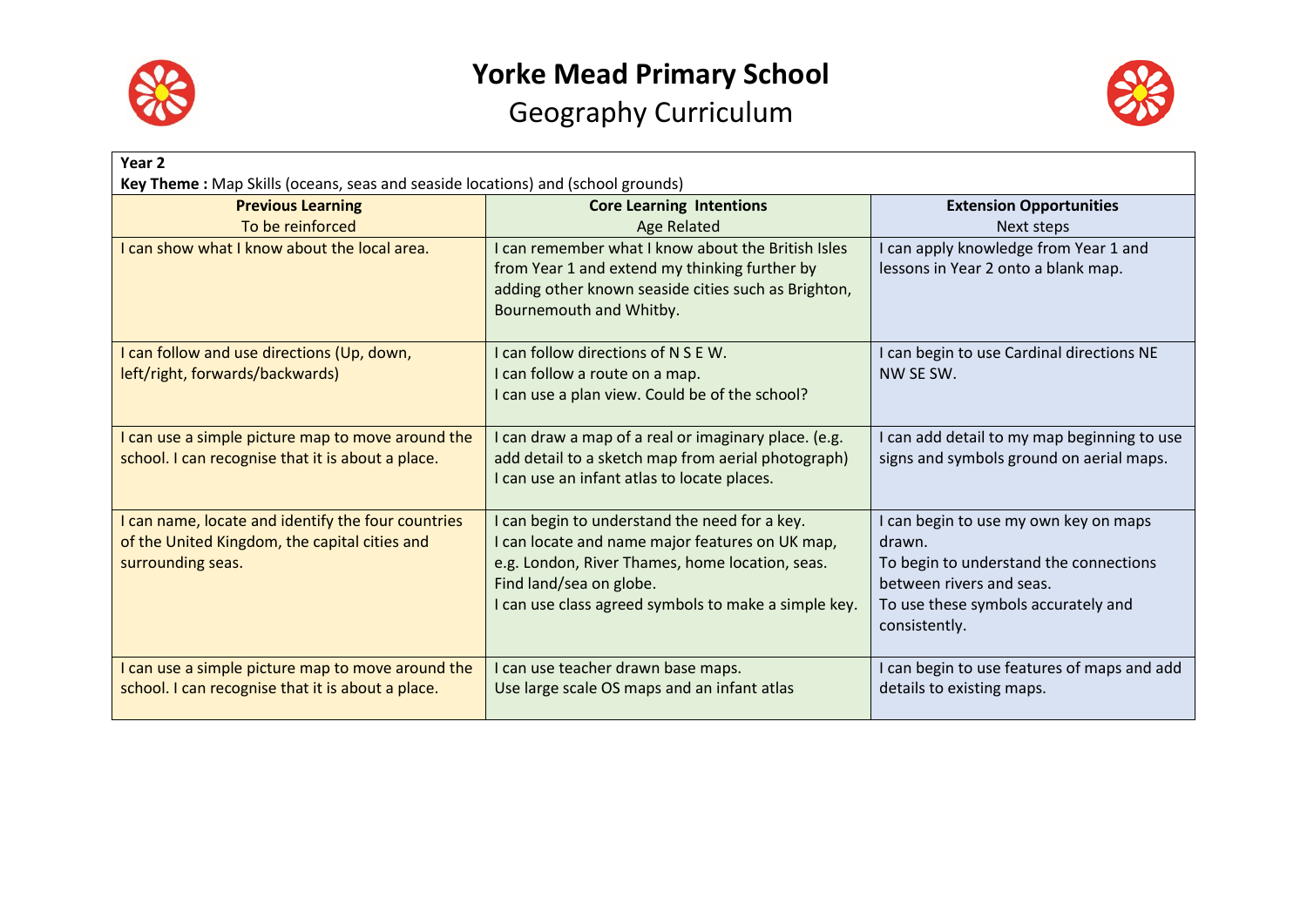



| Year <sub>2</sub>                                       |                                                                     |                                                                                          |  |
|---------------------------------------------------------|---------------------------------------------------------------------|------------------------------------------------------------------------------------------|--|
| <b>Key Theme:</b> Hot vs Cold (Africa vs Polar Regions) |                                                                     |                                                                                          |  |
| <b>Previous Learning</b>                                | <b>Core Learning Intentions</b>                                     | <b>Extension Opportunities</b>                                                           |  |
| To be reinforced                                        | <b>Age Related</b>                                                  | Next steps                                                                               |  |
| I can name, locate and identify the four countries      | I know where to find the North and South poles and                  | To begin to describe climates and                                                        |  |
| of the United Kingdom, the capital cities and           | the equator on a world map.                                         | temperatures in both locations, making                                                   |  |
| surrounding seas.                                       | I can name and locate the world's continents and                    | comparisons between them.                                                                |  |
|                                                         | oceans.                                                             | To make comparisons of locations of                                                      |  |
|                                                         |                                                                     | continents and oceans.                                                                   |  |
|                                                         |                                                                     | Comparisons could include: size, number of<br>countries, position on world map eg. N S E |  |
|                                                         |                                                                     | W.                                                                                       |  |
| I can use world picture maps, photographs, atlases      | I know some of the differences and similarities                     | To write coherent sentences comparing                                                    |  |
| and globes.                                             | between the 7 continents. Eg. Asia is East of Europe                | continents. To use globes and atlases to                                                 |  |
|                                                         | and is bigger.                                                      | compare location of continents. See above.                                               |  |
|                                                         |                                                                     | Eg: Asia has 48 countries and Europe has                                                 |  |
|                                                         |                                                                     | 44. This tells me Asian countries are bigger                                             |  |
|                                                         |                                                                     | than European countries.                                                                 |  |
| Revisit weather learning from Year 1.                   | I can name some countries that have a hot climate                   | I can use maps and atlases to independently                                              |  |
|                                                         | and some that have a cold climate.                                  | find new countries, which will have hot and                                              |  |
|                                                         |                                                                     | cold climates.                                                                           |  |
| I can use geographical vocabulary such as cliff,        | I can make simple comparisons between features of                   | I can support a place and justify features of                                            |  |
| coast, ocean and river to name physical features.       | different places by observing and describing physical               | living there. Eg: Africa is mainly hot and dry                                           |  |
| I can use geographical vocabulary such as city,         | and human features of places, using previously                      | and contains many exciting countries,                                                    |  |
| town and village to name human features.                | learnt vocabulary (< See previously learnt box).                    | plants and animals such as Kenya. The                                                    |  |
|                                                         |                                                                     | capital city of Kenya is Nairobi.                                                        |  |
| Revisit weather learning from Year 1.                   | I know that there are similarities and differences                  | To write in role as somebody from a hot or                                               |  |
|                                                         | between the landscape and way of life in hot and<br>cold countries. | cold climate, using knowledge (and possibly<br>experience from Penpal) and vocabulary    |  |
|                                                         |                                                                     |                                                                                          |  |
|                                                         |                                                                     | extending and enhancing their writing.                                                   |  |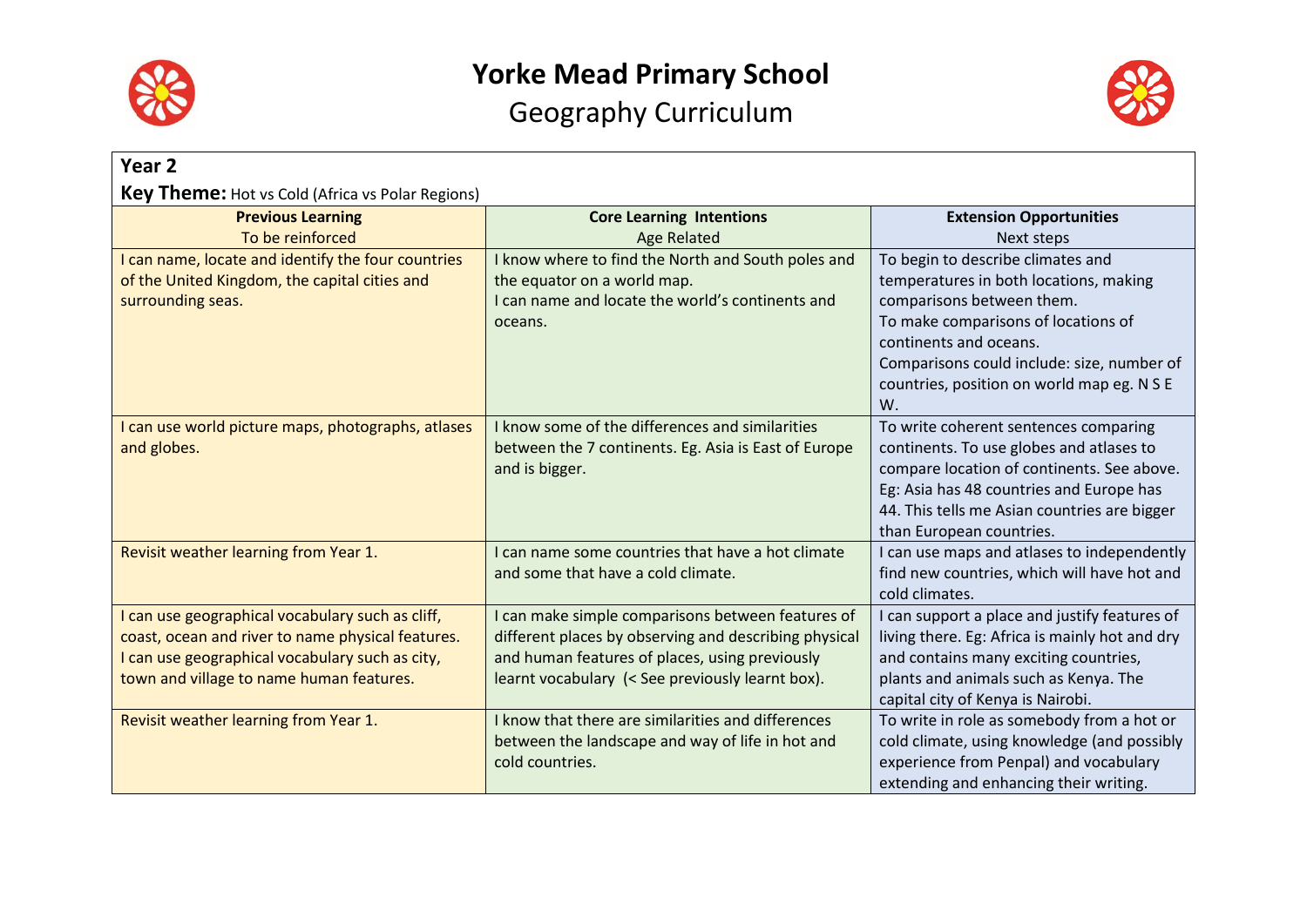



| Year <sub>3</sub>                                    |                                                        |                                              |
|------------------------------------------------------|--------------------------------------------------------|----------------------------------------------|
| <b>Key Theme:</b> Our local area                     |                                                        |                                              |
| <b>Previous Learning</b>                             | <b>Core Learning Intentions</b>                        | <b>Extension Opportunities</b>               |
| To be reinforced                                     | <b>Age Related</b>                                     | Next steps                                   |
| I can remember what I know about the British Isles   | I can locate Croxley Green on a map of England and     | To use previous knowledge and current        |
| from Year 1 and 2.                                   | England on a map of Europe.                            | knowledge to give clear explanations of the  |
| See Y1 British Isles Core Intentions.                | I understand where I live in England.                  | local area using geographical knowledge      |
| In Y2 we briefly touch on Croxley but focus on the   |                                                        | (rural, urban, city, town, village, church,  |
| <b>UK and Seaside towns.</b>                         |                                                        | road, pathway, pavement)                     |
| I can follow directions of N S E W.                  | I can use 8 compass points to follow/give directions.  | To use 8 compass points to follow/give       |
| I can follow a route on a map.                       | I can use four figure grid references using letter/no. | directions and use four figure grid          |
| I can use a plan view.                               | co-ordinates to locate features on a map.              | references using letter/no. co-ordinates to  |
|                                                      | Follow a route on a map with some accuracy.            | locate features on a map and get to a        |
|                                                      |                                                        | specific destination.                        |
| I can draw a map of a real or imaginary place. (e.g. | I can try to make a simple scale drawing.              | I can analyse a range of maps knowing what   |
| add detail to a sketch map from aerial photograph)   | I can begin to draw a sketch map from a high view      | will make my map successful.                 |
| I can use an infant atlas to locate places.          | point.                                                 | To understand the importance of scales and   |
|                                                      | I can begin to identify features on aerial             | draw more accurately.                        |
|                                                      | photographs (town/city, rural, house, animals).        | To add smaller, important details to sketch  |
|                                                      |                                                        | maps, making sure drawings are accurate.     |
|                                                      |                                                        | To compare aerial photographs finding        |
|                                                      |                                                        | similarities and differences.                |
| I can begin to understand the need for a key.        | I know why a key is needed and I can use standard      | I can compare keys, finding similarities and |
| I can locate and name on UK map, major features      | symbols.                                               | differences. What do children think is more  |
| e.g. London, River Thames, home location, seas.      | I can locate places on larger scale maps e.g. map of   | effective?                                   |
| Find land/sea on globe.                              | Europe and England.                                    | I can compare different maps, finding        |
| I can use class agreed symbols to make a simple      | I can try to make a map of a short route               | similarities and differences.                |
| key.                                                 | experienced, with features in correct order.           | To include understood signs and symbols on   |
|                                                      |                                                        | the map, using accurate and careful          |
|                                                      |                                                        | drawings.                                    |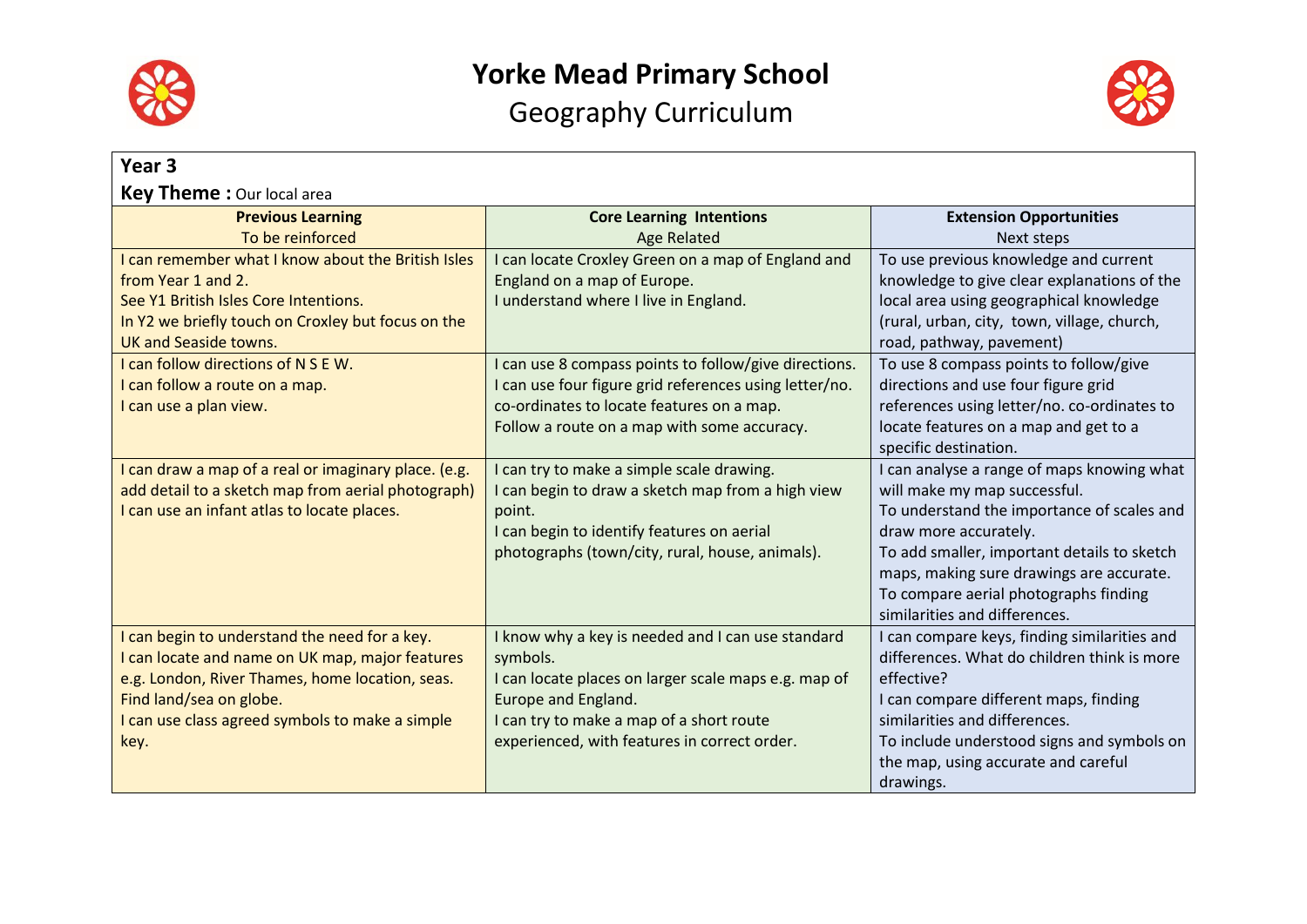



| I can use teacher drawn base maps.              | can begin to match boundaries (E.g. find same                                                          | To compare and contrast maps from                                                |
|-------------------------------------------------|--------------------------------------------------------------------------------------------------------|----------------------------------------------------------------------------------|
| Use large scale OS maps and an infant atlas     | boundary of a country on different scale maps.)<br>can use large-scale OS maps. Begin to use map sites | different atlases finding similarities and<br>differences as well as boundaries. |
|                                                 | on internet.                                                                                           |                                                                                  |
|                                                 | https://mapmaker.nationalgeographic.org/                                                               |                                                                                  |
|                                                 | Begin to use junior atlases.                                                                           |                                                                                  |
| I can tell you what I think about the local     | recognise how people try to improve and keep                                                           | To apply ideas to the school, giving children                                    |
| environment and understand how people affect    | environments eg. Litter picking, recycling, giving old                                                 | the opportunity to improve and keep                                              |
| the environment.                                | things new life.                                                                                       | environments.                                                                    |
| I can locate and name on UK map, major features | I can describe and compare features of different                                                       | To write extended sentences comparing                                            |
| e.g. London, River Thames, home location, seas. | localities and explain the locations of some of those                                                  | localities using geographical vocabulary.                                        |
| Find land/sea on globe.                         | features. Do you compare Croxley to the New Forest                                                     |                                                                                  |
|                                                 | as a rural town or perhaps compare Croxley to an                                                       |                                                                                  |
|                                                 | inner-London town?                                                                                     |                                                                                  |
| I can make simple comparisons between features  | can begin to ask/initiate geographical questions,                                                      | To begin to make own decisions about how                                         |
| of different places by observing and describing | using fieldwork to observe measure and record the                                                      | to measure, observe and record when                                              |
| physical and human features of places, using    | physical and human features.                                                                           | completing fieldwork.                                                            |
| previously learnt vocabulary.                   |                                                                                                        |                                                                                  |

| Year <sub>3</sub>                               |                                                       |                                              |
|-------------------------------------------------|-------------------------------------------------------|----------------------------------------------|
| <b>Key Theme: France</b>                        |                                                       |                                              |
| <b>Previous Learning</b>                        | <b>Core Learning Intentions</b>                       | <b>Extension Opportunities</b>               |
| To be reinforced                                | Age Related                                           | Next steps                                   |
| I can use teacher drawn base maps.              | I can label a map of the United Kingdom with large    | I can begin to differentiate between         |
| Use large scale OS maps and an infant atlas.    | towns, cities, rivers, surrounding seas, symbols.     | different maps, seeing similarities and      |
|                                                 | I can use large-scale OS maps. Begin to use map sites | differences, reading and labelling them      |
|                                                 | on the internet. Begin to use junior atlases.         | accurately.                                  |
| can locate and name on UK map, major features   | I know some of the key features of different places   | I can compare different places in the UK     |
| e.g. London, River Thames, home location, seas. | in the United Kingdom.                                | using key features to justify my comparison. |
| Find land/sea on globe.                         |                                                       |                                              |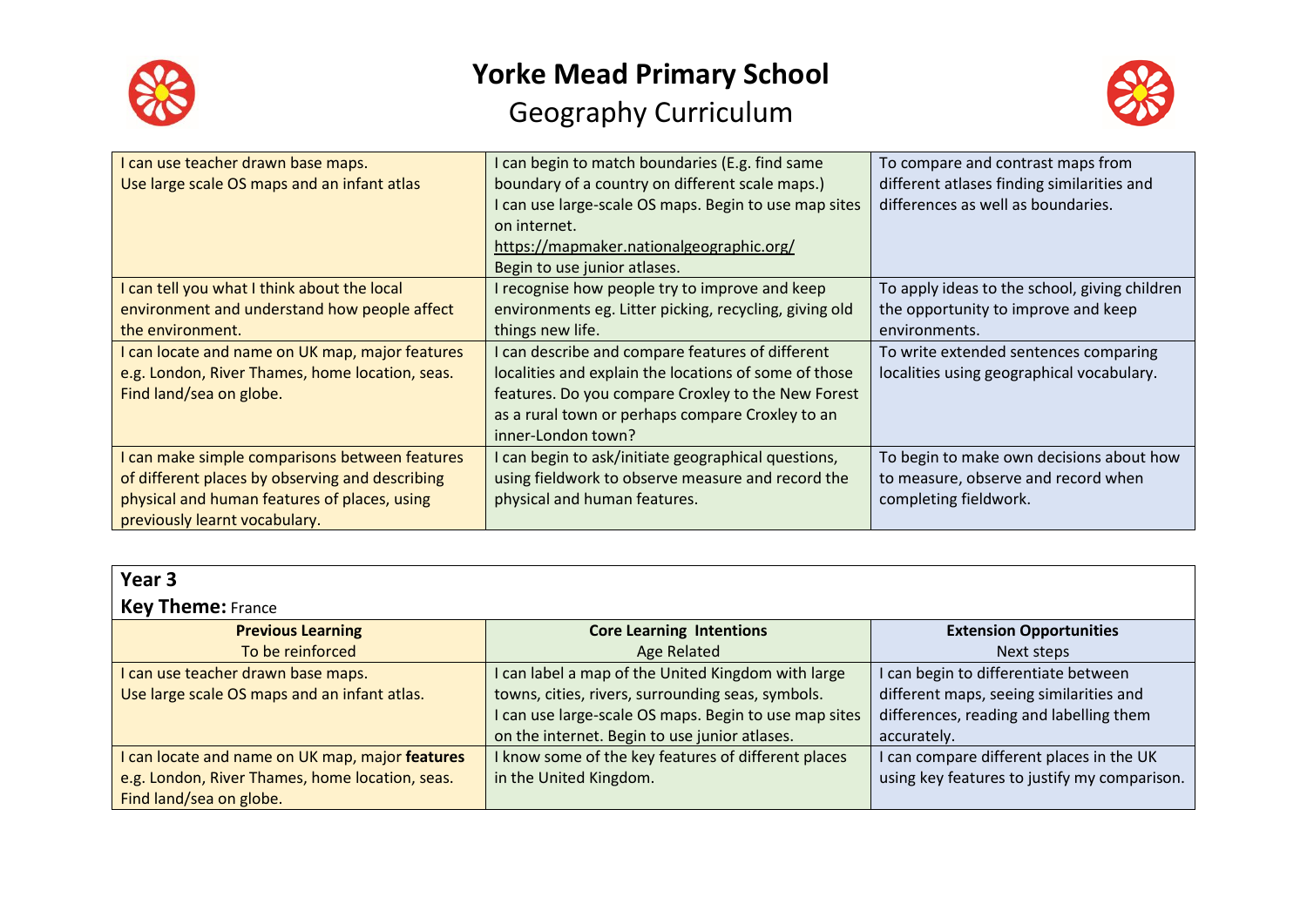



| can name some countries that have a hot climate    | I know what France is like as a country through       | I can compare France to places in the UK,    |
|----------------------------------------------------|-------------------------------------------------------|----------------------------------------------|
| and some that have a cold climate (France may      | research.                                             | using comparative language eg. hotter,       |
| have been mentioned in Year 2 when discussing      | I know some of the <b>features</b> of life in France. | bigger, more, less, however.                 |
| hot climates - children may remember this).        |                                                       |                                              |
| I can name, locate and identify the four countries | I can recognise and label some of the key cities in   | I can locate and label smaller cities in     |
| of the United Kingdom, the capital cities and      | France (Paris, Lyon, Marseille).                      | France (Bordeaux, Nice, Cannes).             |
| surrounding seas.                                  |                                                       |                                              |
| I can follow directions of N S E W.                | I can locate places on larger scale maps using 4 grid | To use 8 compass points to follow/give       |
|                                                    | references. e.g. map of Europe                        | directions and use four figure grid          |
|                                                    |                                                       | references using letter/no. co-ordinates to  |
|                                                    |                                                       | locate features on a map and get to a        |
|                                                    |                                                       | specific destination.                        |
| I can use geographical vocabulary such as cliff,   | I can begin to ask/initiate geographical questions,   | I can make opinions and decisions linking to |
| coast, ocean and river to name physical features.  | using geographical vocabulary e.g. island, continent, | Geographical vocabulary. Eg: What impact     |
|                                                    | capital city.                                         | does tourism have on the country?            |

| ۰,<br>. .<br>× | ۰. |
|----------------|----|
|----------------|----|

#### **Key Theme:** Mountains and Volcanoes

| <b>Previous Learning</b>                          | <b>Core Learning Intentions</b>                | <b>Extension Opportunities</b>                |
|---------------------------------------------------|------------------------------------------------|-----------------------------------------------|
| To be reinforced                                  | Age Related                                    | Next steps                                    |
| I can use teacher drawn base maps.                | can use topographic, physical maps to locate   | I can use a key to find the height of ground, |
| (Children would have mainly seen Political maps)  | different levels of ground.                    | comparing them verbally. Eg: Areas in the     |
|                                                   | A good online map which uses colours to show   | Cairngorms National Park reach 2000 ft        |
|                                                   | different levels of ground: https://en-        | whereas the ground is lower in the Peak       |
|                                                   | gb.topographic-map.com/maps/b9/England/        | District National Park reaching 1,300ft.      |
| I can use geographical vocabulary such as cliff,  | To understand what a mountain is and how it is | To present using key geographical             |
| coast, ocean and river to name physical features. | formed.                                        | vocabulary how mountains are formed           |
| (Similar to above, children would not have        | To know how tectonic plates effect a mountain  | (vent, conduit, eruption cloud, lava, magma   |
| completed learning about Mountains/Volcanoes      | being formed.                                  | chamber)                                      |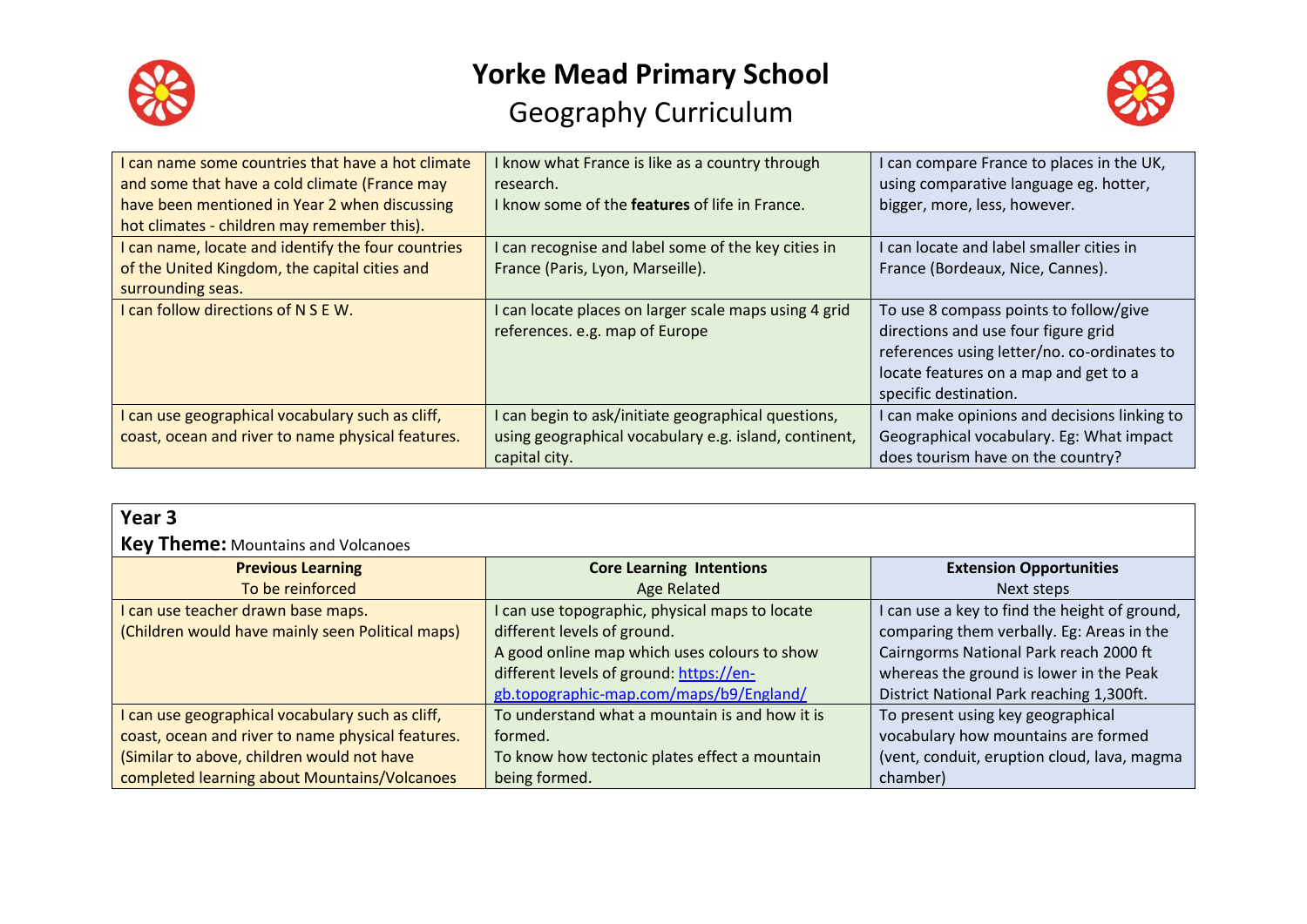



| specifically, however could touch on knowledge     | To introduce the equator and how the weather       |                                              |
|----------------------------------------------------|----------------------------------------------------|----------------------------------------------|
| from Year 2 topic Under the Sea/Seaside locations) | changes around the equator.                        |                                              |
| Children have used skills of comparison verbally,  | I can understand differences in volcanoes using    | I can analyse and compare the difference     |
| throughout KS1.                                    | photos and videos.                                 | between these volcanoes using                |
|                                                    |                                                    | comparative language (I can see that, I can  |
|                                                    |                                                    | compare)                                     |
| I know that there are similarities and differences | I can apply understanding of volcanoes in how they | I can relate to different people's lives and |
| between the landscape and way of life in hot and   | affect people's lives.                             | explain how volcanoes affect them. I can     |
| cold countries.                                    |                                                    | write in the role of people.                 |

| Year 4                                          |                                                    |                                                    |
|-------------------------------------------------|----------------------------------------------------|----------------------------------------------------|
| <b>Key Theme: UK Mapwork</b>                    |                                                    |                                                    |
| <b>Previous Learning</b>                        | <b>Core Learning Intentions</b>                    | <b>Extension Opportunities</b>                     |
| To be reinforced                                | <b>Age Related</b>                                 | Next steps                                         |
| can use maps to locate different levels of      | To know that the United Kingdom is made up of      | To begin to analyse the effectiveness of maps in   |
| ground.                                         | different geographical regions - South West, the   | terms of information given in relation to regions  |
|                                                 | South East (Greater London often was separated     | of the UK.                                         |
|                                                 | out as its own region), the West Midlands, the     |                                                    |
|                                                 | East Midlands, East Anglia, the North West,        |                                                    |
|                                                 | Yorkshire, and the North East and be able to       |                                                    |
|                                                 | locate and label some of these on a map.           |                                                    |
| can use 8 compass points to follow/give         | I can use 8 compass points well in reference to a  | can coherently compare the position of             |
| directions.                                     | world map.                                         | countries using the 8 compass points.              |
| can use four figure grid references using       | Use letter/no. co-ordinates to locate features on  | can compare places using letter/no.                |
| letter/no. co-ordinates to locate features on a | a map confidently.                                 | coordinates. I can use coordinates on a variety of |
| map.                                            | Begin to recognise symbols on an OS map. Locate    | maps.                                              |
| I know why a key is needed and I can use        | places on large scale maps, (e.g. Find UK or Spain |                                                    |
| standard symbols. OS maps are used in all year  | on globe)                                          |                                                    |
| groups prior to Year 4.                         |                                                    |                                                    |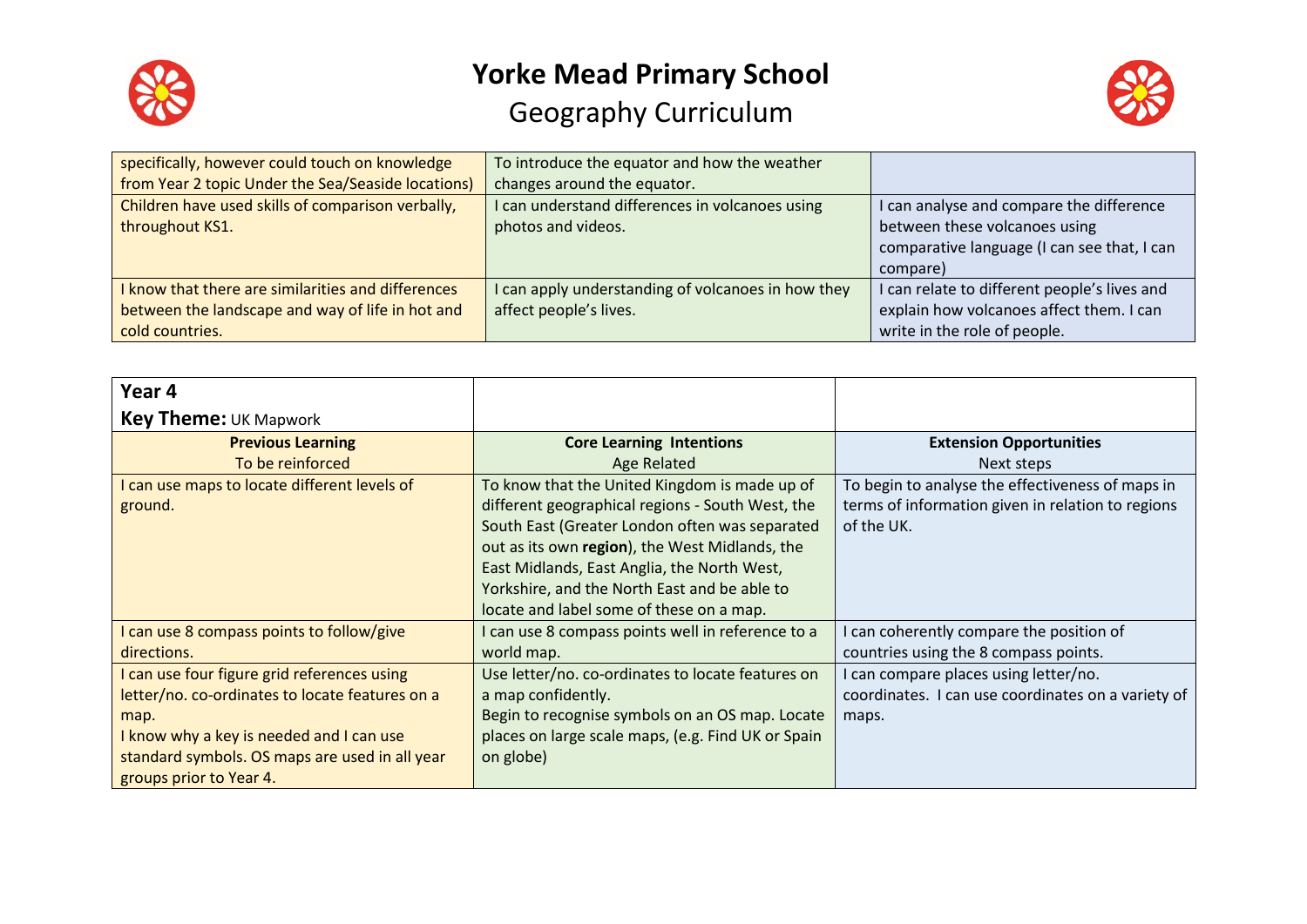



| Year 4                                            |                                                  |                                                  |
|---------------------------------------------------|--------------------------------------------------|--------------------------------------------------|
| <b>Key Theme:</b> European Cities                 |                                                  |                                                  |
| <b>Previous Learning</b>                          | <b>Core Learning Intentions</b>                  | <b>Extension Opportunities</b>                   |
| To be reinforced                                  | <b>Age Related</b>                               | Next steps                                       |
| I know where to find the North and South poles    | I can identify the position and significance of  | I can understand and explain the effects of the  |
| and the equator on a world map.                   | latitude, longitude and the Equator.             | equator.                                         |
|                                                   |                                                  | I can begin to understand the history behind the |
|                                                   |                                                  | longitude and latitude significance.             |
| I can begin to identify features on aerial        | I can identify features on aerial photographs    | I can highlight evaluate features of an aerial   |
| photographs.                                      | (houses, towns, cities, rural areas, population) | photograph, making suggestions for               |
|                                                   |                                                  | improvement.                                     |
| I can locate Croxley Green on a map of England    | I can name and locate some European countries,   | I can name capital cities in other European      |
| and England on a map of Europe.                   | including England. Covering Paris and Sicily.    | countries.                                       |
| I understand where I live in England.             |                                                  |                                                  |
| I can locate and label France, England, London,   | I can recognise the geographical pattern of      | I can explain how rivers have influenced key     |
| Paris and the English channel on a map. France is | settlements near rivers.                         | settlements.                                     |
| a topic in Year 3                                 |                                                  |                                                  |

| Year 4                                       |                                                |                                                |
|----------------------------------------------|------------------------------------------------|------------------------------------------------|
| <b>Key Theme: Rivers and the Water Cycle</b> |                                                |                                                |
| <b>Previous Learning</b>                     | <b>Core Learning Intentions</b>                | <b>Extension Opportunities</b>                 |
| To be reinforced                             | <b>Age Related</b>                             | Next steps                                     |
| KS1: I can name and locate the world's       | To find out about the key rivers in the United | I can research information about rivers and    |
| continents and oceans.                       | Kingdom. Focus on the Thames, Severn and       | compare them, Comparison points could be:      |
|                                              | Chess.                                         | water depth, life in the river, channel width. |
|                                              | <b>Trip: River Chess</b>                       |                                                |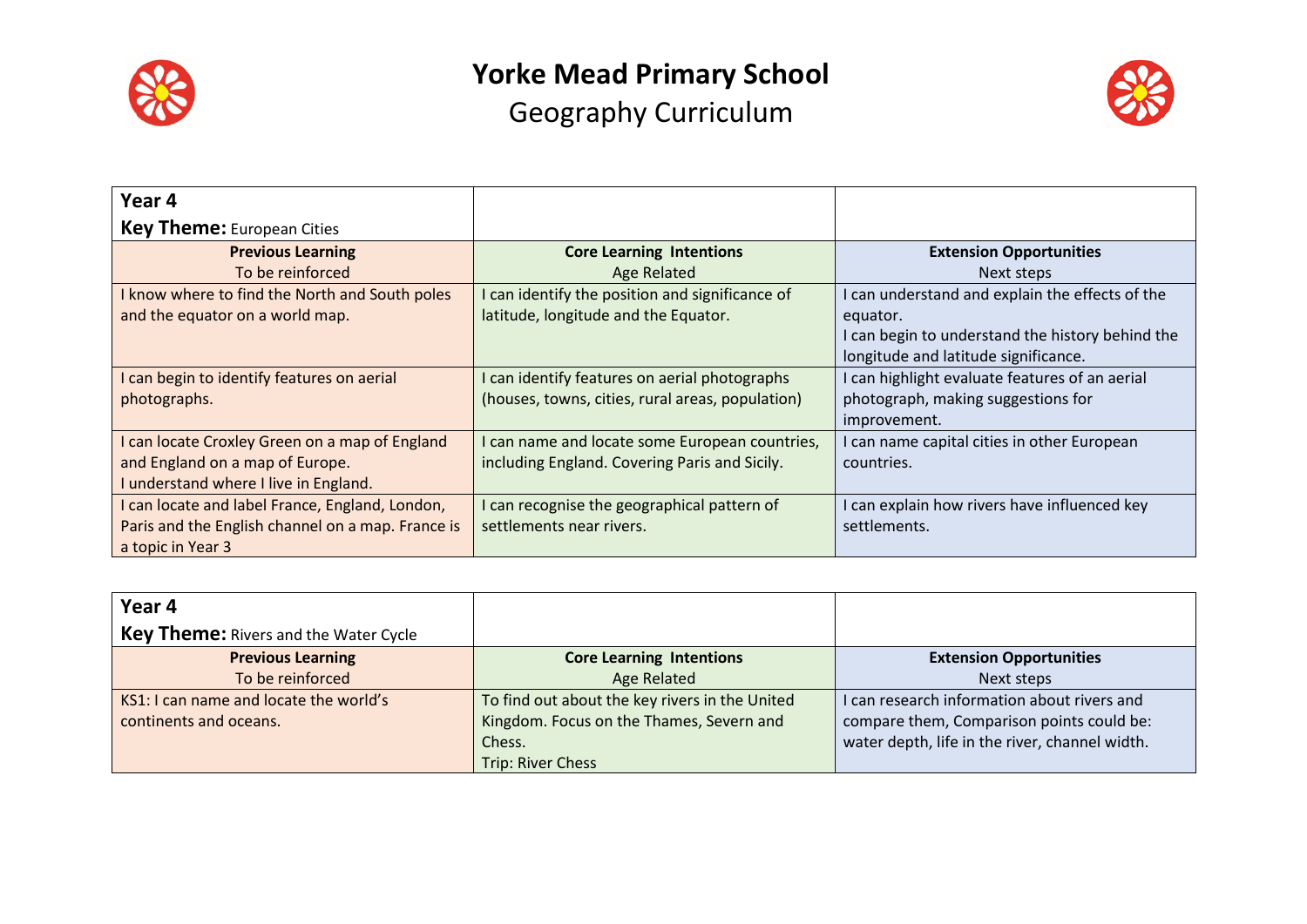



| Rivers is a new topic for children, they can touch  | To understand how a river is formed and be able  | To write a clear explanation on how rivers are   |
|-----------------------------------------------------|--------------------------------------------------|--------------------------------------------------|
| on knowledge of oceans and seas from Year 2         | to explain the process of a river system, using  | formed using advanced vocabulary such as         |
| and own experiences.                                | geographical language (river, river bed, source, | (delta, wet land, tributaries, mouth). Sentences |
|                                                     | spring, stream).                                 | must be clear and coherent.                      |
| I can describe and compare features of different    | To understand the water cycle process using a    | To create own diagram of the water cycle         |
| localities and explain the locations of some of     | pre-prepared format of this.                     | process, adding details and vocabulary           |
| those features.                                     | I can recognise and describe physical and human  | (transportation, evaporation)                    |
| I can use geographical vocabulary such as cliff,    | processes such as erosion.                       | I can investigate different examples of erosion  |
| coast, ocean and river to name physical features.   |                                                  | explaining what has happened using evidence.     |
| I can begin to ask/initiate geographical questions, | I can use primary and secondary sources of       | I can analyse these resources, making            |
| using fieldwork to observe measure and record       | evidence in my investigations and communicate    | comparisons between evidence and what has        |
| the physical and human features.                    | my findings using appropriate vocabulary,        | been found.                                      |
|                                                     | including fieldwork.                             |                                                  |
|                                                     | <b>Trip: River Chess</b>                         |                                                  |

| Year <sub>5</sub><br><b>Key Theme: Maps</b>                                                                                                                                                                                                                                                                                                             |                                                                                                                                                    |                                                                                                                                                                                        |
|---------------------------------------------------------------------------------------------------------------------------------------------------------------------------------------------------------------------------------------------------------------------------------------------------------------------------------------------------------|----------------------------------------------------------------------------------------------------------------------------------------------------|----------------------------------------------------------------------------------------------------------------------------------------------------------------------------------------|
| <b>Previous Learning</b><br>To be reinforced                                                                                                                                                                                                                                                                                                            | <b>Core Learning Intentions</b><br><b>Age Related</b>                                                                                              | <b>Extension Opportunities</b><br>Next steps                                                                                                                                           |
| I can locate and name on UK map, major features<br>e.g. London, River Thames, home location, seas.<br>Find land/sea on globe.<br>To know that the United Kingdom is made up of<br>different geographical regions and be able to<br>locate and label some of these on a map.<br>I can use maps to locate different levels of<br>ground on Physical maps. | I know the names and location of some countries,<br>capital cities, oceans, seas, rivers and mountains.                                            | I can compare position of countries, capitals,<br>oceans, seas, rivers and mountains.<br>I can then assemble a world map.<br>I can re-draw and create my own world maps<br>accurately. |
| I can use 8 compass points well in reference to a<br>world map.                                                                                                                                                                                                                                                                                         | I can use the eight points of a compass, four and<br>six-figure grid references, symbols and key<br>(including the use of Ordnance Survey maps) to | To demonstrate how to get from one place to<br>another using compass directions.                                                                                                       |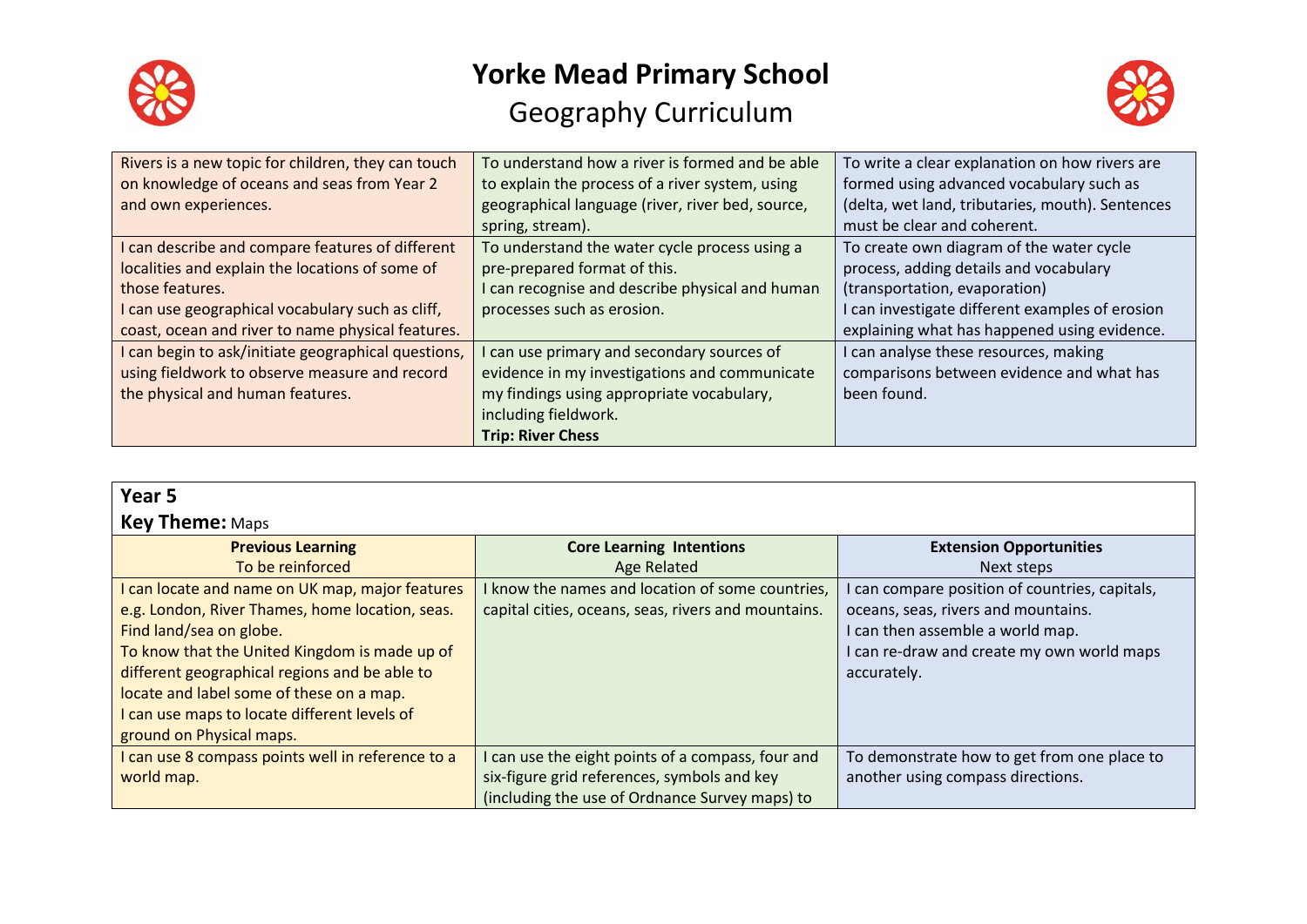



| Use letter/no. co-ordinates to locate features on<br>a map confidently. Human and                                                                                                                                                                                                                 | build their knowledge of the United Kingdom and<br>the wider world.<br>Lesson links to orienteering.                                                                                                                                                                                                                                                                                                                                                                                 |                                                                                                                                                                                                      |
|---------------------------------------------------------------------------------------------------------------------------------------------------------------------------------------------------------------------------------------------------------------------------------------------------|--------------------------------------------------------------------------------------------------------------------------------------------------------------------------------------------------------------------------------------------------------------------------------------------------------------------------------------------------------------------------------------------------------------------------------------------------------------------------------------|------------------------------------------------------------------------------------------------------------------------------------------------------------------------------------------------------|
| I can recognise and describe physical and human<br>processes such as erosion.                                                                                                                                                                                                                     | I understand the difference between human and<br>physical geography.<br>Examples of human geography include:<br>urban geography, economic geography,<br>cultural geography, political geography,<br>social geography, and population geography<br>Lesson includes fieldwork (creating a map)<br>Examples of physical geography include: rivers,<br>mountains, volcanoes and earthquakes, and the<br>water cycle<br>Use GoogleEarth, DigiMap and OS maps to<br>support this teaching. | Write clear comparisons between different<br>features, using advanced vocabulary. Eg:<br>Tributary confluence, meander, ox bow estuary,<br>mouth source, trade, deforestation<br>Derelict, economy.  |
| I can begin to ask/initiate geographical questions,<br>using geographical vocabulary e.g. island,<br>continent, capital city.<br>I can use primary and secondary sources of<br>evidence in my investigations and communicate<br>my findings using appropriate vocabulary,<br>including fieldwork. | I can use research to investigate a geographical<br>question.<br>I can analyse evidence and draw conclusions e.g.<br>compare historical maps of varying scales e.g.<br>temperature of various locations - influence on<br>people/everyday life.<br>I can collect and record evidence unaided.                                                                                                                                                                                        | I can use my research and apply this to each<br>activity in this topic.<br>I can draw connections amongst my ideas.<br>I can use evidence in my writing.<br>I can apply my research to my own ideas. |
| I can begin to understand how to use primary<br>and secondary sources of evidence in my<br>investigations and communicate my findings<br>using appropriate vocabulary, including<br>fieldwork.                                                                                                    | I can use primary and secondary sources of<br>evidence in my investigations and communicate<br>my findings using appropriate vocabulary.                                                                                                                                                                                                                                                                                                                                             | To justify what these resources have informed<br>you and why they are appropriate for the<br>purpose.                                                                                                |
| Children before now have not been given the<br>opportunity to select a map. However should be<br>confident using a range of maps from each year<br>group.                                                                                                                                         | I can select a map for a specific purpose. (E.g.<br>junior atlas to find Canada, OS map to find local<br>village.)                                                                                                                                                                                                                                                                                                                                                                   | To justify why a map has been chosen.                                                                                                                                                                |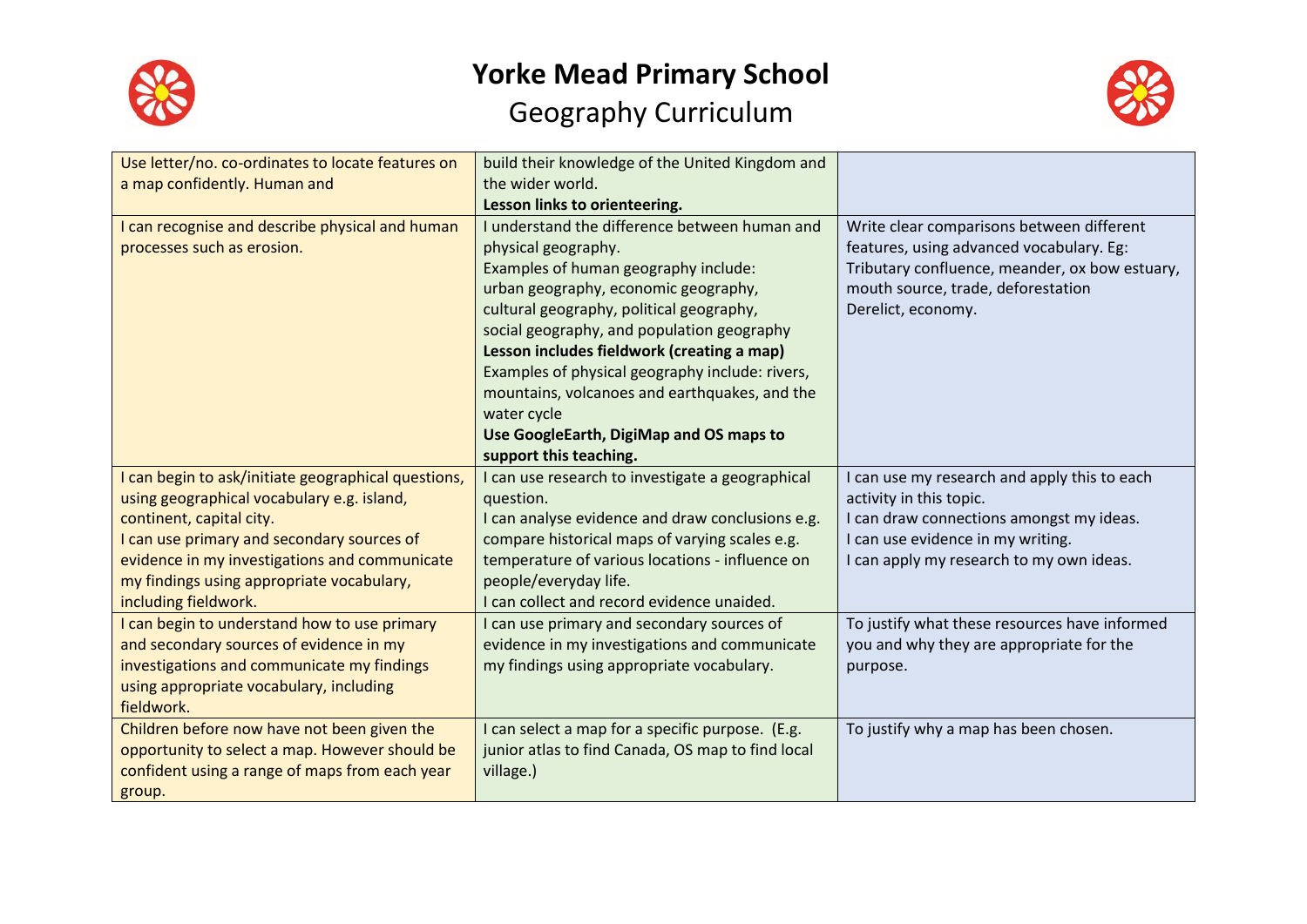



| Year 5                                             |                                                       |                                              |
|----------------------------------------------------|-------------------------------------------------------|----------------------------------------------|
| <b>Key Theme:</b> Energy and the Environment       |                                                       |                                              |
| <b>Previous Learning</b>                           | <b>Core Learning Intentions</b>                       | <b>Extension Opportunities</b>               |
| To be reinforced                                   | Age Related                                           | Next steps                                   |
| History links: Year 3 - Stone Age Topic.           | To understand what we need as a community in          | Create your own settlement taking into       |
|                                                    | terms of settlement and land use.                     | account site, resource and design            |
|                                                    | To look at the physical features linking to land use. | requirements. Verbally analyse and           |
|                                                    |                                                       | compare your settlement to somebody          |
|                                                    |                                                       | else's.                                      |
| Children can talk about some of the things they    | To understand where our power comes from and          | Children to create their own key to identify |
| have observed such as plants, animals, natural and | the distribution of natural resources including       | the different power stations, children then  |
| found objects.                                     | energy, food, minerals and water.                     | clearly explain why each symbol has been     |
|                                                    |                                                       | created and why.                             |
|                                                    | To explain renewable sources of electricity.          | To criticise and compare different           |
|                                                    |                                                       | renewable sources of energy, which one is    |
|                                                    |                                                       | seen as more renewable and why.              |
|                                                    | To understand the importance of conserving            | To explain the importance of conserving to   |
|                                                    | resources.                                            | others, looking at for and against           |
|                                                    |                                                       | arguments for this.                          |
| Map skills covered in every year.                  | To plot power stations on a map.                      | To use a range of maps to find the same      |
|                                                    |                                                       | power station.                               |

| Year 5                                                |                                                    |                                             |
|-------------------------------------------------------|----------------------------------------------------|---------------------------------------------|
| <b>Key Theme</b> : South America (starting Sept 2020) |                                                    |                                             |
| <b>Previous Learning</b>                              | <b>Core Learning Intentions</b>                    | <b>Extension Opportunities</b>              |
| To be reinforced                                      | Age Related                                        | Next steps                                  |
| I can identify the position and significance of       | I know that the world is divided into the northern | To use maps and globes to identify          |
| latitude, longitude and the Equator.                  | and southern hemisphere and that there is an       | countries that fall within the northern and |
| Maps of the world is shared in every year group.      | imaginary line called the equator.                 |                                             |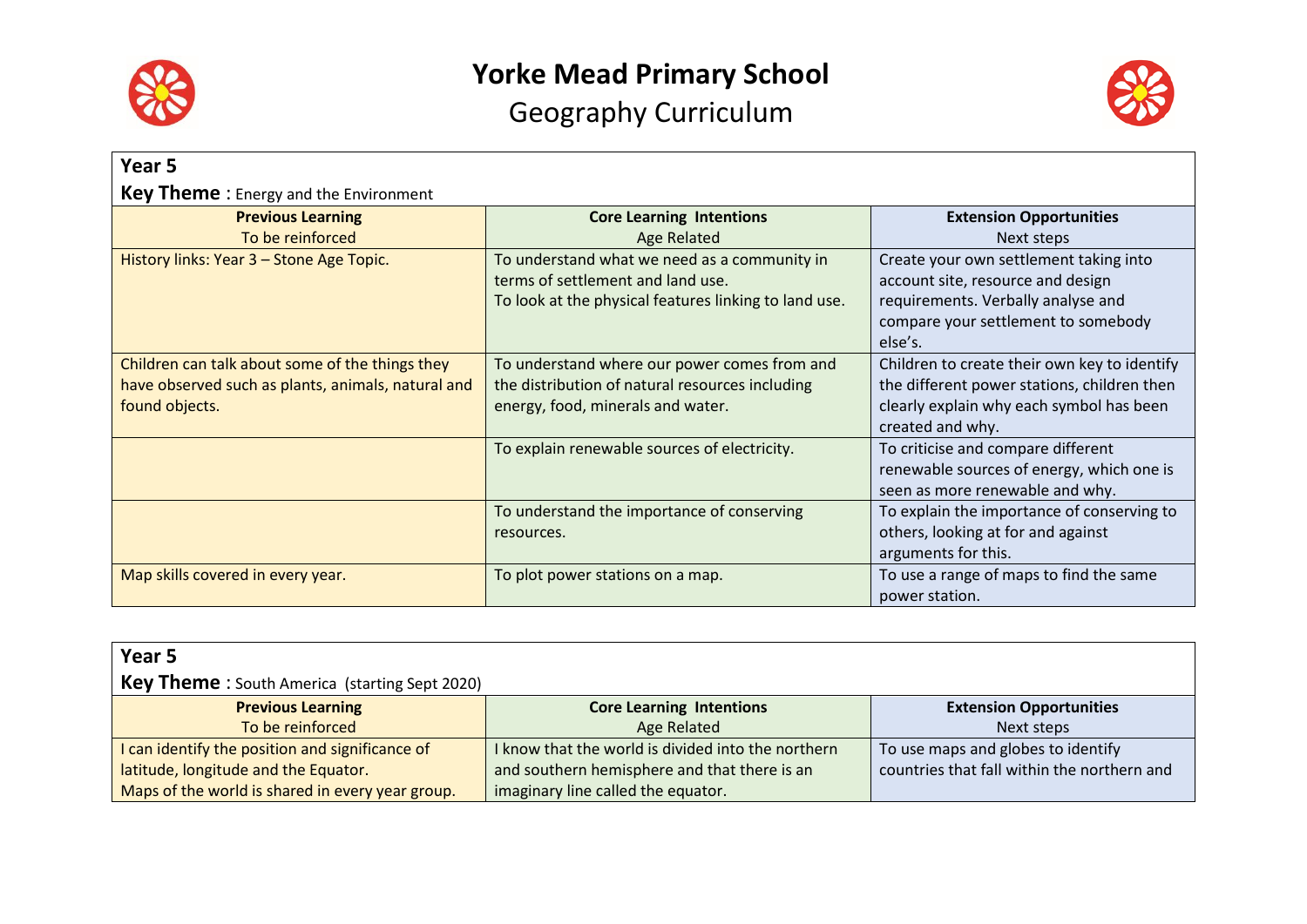



|                                                                                                                                                                         | Understand the tropics of cancer and capricorn,<br>arctic and antarctic circle, the prime/Greenwich<br>meridian and time zones.                                                                                                                             | southern hemisphere. Identify<br>culture/weather differences in these places.                                                                 |
|-------------------------------------------------------------------------------------------------------------------------------------------------------------------------|-------------------------------------------------------------------------------------------------------------------------------------------------------------------------------------------------------------------------------------------------------------|-----------------------------------------------------------------------------------------------------------------------------------------------|
| Locational skills are used every year, children<br>should be familiar with the world map and locating<br>cities and continents.                                         | I can locate North and South America on a map of<br>the world and I know some of their major countries.<br>I can locate some countries in South America on a<br>map.                                                                                        | I can compare position of cities on a map<br>using compass points. I can make<br>comparison of these places using their<br>location on a map. |
| Lots of research completed in Year 4 (European<br>cities) so as a skill this should be good eg. I can<br>name and locate some European countries,<br>including England. | I can compare a country in south America (Brazil)<br>and a city in the UK using some key facts.                                                                                                                                                             | To remember and understand these key<br>facts and apply them to future learning.                                                              |
| To understand weather patterns in the UK<br>(children could be given the opportunity to look at<br>the weather forecast for different areas - ICT link?)                | I understand that the weather in Brazil and the<br>United Kingdom has similarities and differences (link<br>to housing and lives of people).<br>I understand the different climates in South America.<br>I can name and locate different climates on a map. | To compare weather patterns using<br>secondary resources as evidence.                                                                         |
|                                                                                                                                                                         | I know that Brazil produces goods for the rest of the<br>world.<br>Key vocabulary: world trade and industry                                                                                                                                                 | To research and record how far goods<br>travel, looking at mileage and making<br>written comparisons on this.                                 |
| Mountains and Volcanoes topic in Year 3.                                                                                                                                | To understand the range of mountains in South<br>America.<br>Mountain range focus: The Andes (how they are<br>formed, how they are used, the size)                                                                                                          | To use primary and secondary resources to<br>understand how the Andes have changed<br>over time.                                              |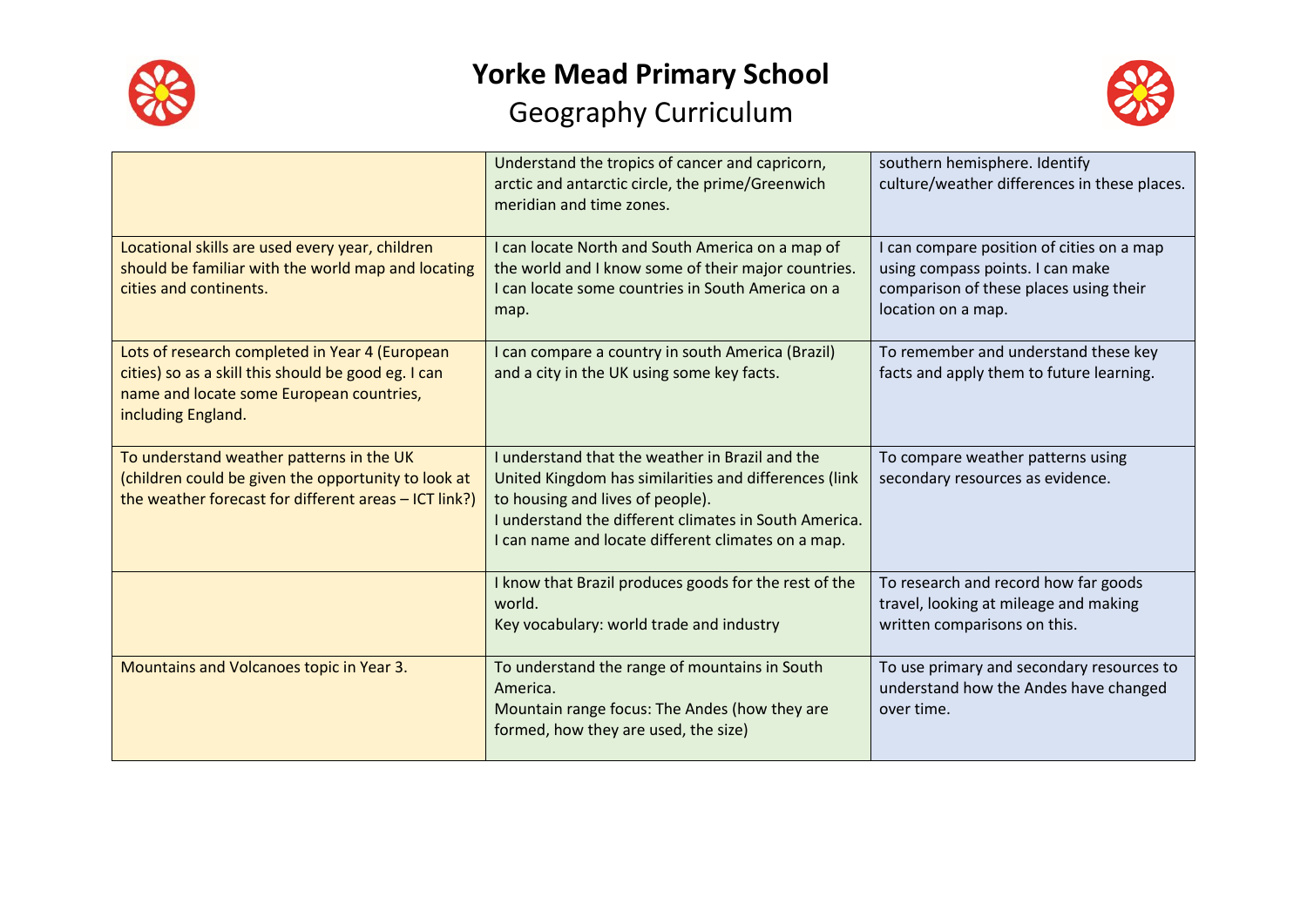



| Year <sub>6</sub>                                                                                                                                                                                                                          |                                                                                                                                                                                                                                                                                                                                       |                                                                                                                                            |  |  |
|--------------------------------------------------------------------------------------------------------------------------------------------------------------------------------------------------------------------------------------------|---------------------------------------------------------------------------------------------------------------------------------------------------------------------------------------------------------------------------------------------------------------------------------------------------------------------------------------|--------------------------------------------------------------------------------------------------------------------------------------------|--|--|
| <b>Key Theme:</b> Countries and Cities of the UK                                                                                                                                                                                           |                                                                                                                                                                                                                                                                                                                                       |                                                                                                                                            |  |  |
| <b>Previous Learning</b>                                                                                                                                                                                                                   | <b>Core Learning Intentions</b>                                                                                                                                                                                                                                                                                                       | <b>Extension Opportunities</b>                                                                                                             |  |  |
| To be reinforced                                                                                                                                                                                                                           | <b>Age Related</b>                                                                                                                                                                                                                                                                                                                    | Next steps                                                                                                                                 |  |  |
| I know the names and location of some countries,<br>capital cities, oceans, seas, rivers and mountains of<br>the UK.                                                                                                                       | I can label countries, capitals, key cities, rivers and<br>mountains on a map of the United Kingdom. This<br>needs to be detailed and accurate. Children must<br>draw in proportion.                                                                                                                                                  | I can use this knowledge to create my own<br>map of the UK, taking into consideration<br>size and proportion.                              |  |  |
| I can locate and name major features on UK map.                                                                                                                                                                                            | I know the key characteristics of England, Scotland,<br>Ireland and Wales. This must include: counties,<br>cities, geographical regions, human and physical<br>characteristics, topographical features and land-use)<br>I understand that there are similarities and<br>differences between other countries in the United<br>Kingdom. | To use these key characteristics to compare<br>the countries - knowing and using the<br>similarities and differences between these.        |  |  |
| Use letter/no. co-ordinates to locate features on a<br>map confidently.<br>Begin to recognise symbols on an OS map. Locate<br>places on large scale maps, (e.g. Find UK or Spain<br>on globe)<br>I can use large and medium scale OS maps. | I can identify features using symbols on a<br>topographic map eg. railway signs, vegetation sign,<br>built up areas, water and land forms.                                                                                                                                                                                            | I can apply these features to a map with no<br>symbols on.<br>I can compare these symbols with symbols<br>on other geographical resources. |  |  |
| To know that the United Kingdom is made up of<br>different geographical regions and be able to<br>locate and label some of these on a map.                                                                                                 | I understand that countries in the United Kingdom<br>are divided into regions, to name and locate all,<br>confidently, on a map.                                                                                                                                                                                                      | To describe the 'regions' in terms of size,<br>population, terrain, weather. To make<br>comparisons based on these descriptions.           |  |  |